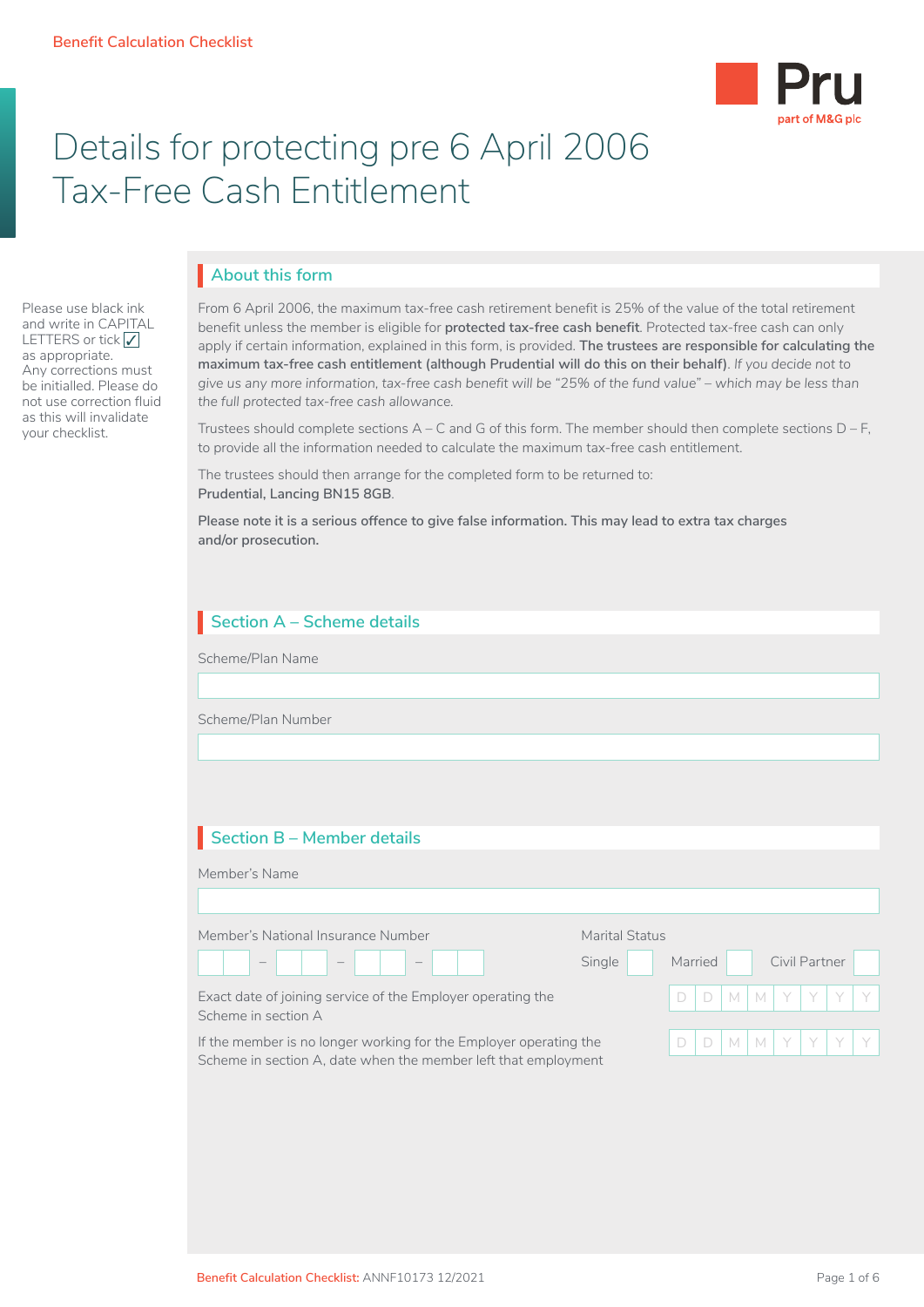|                                                                             | Section B - Member details (continued)                                                                                                                                                                    |
|-----------------------------------------------------------------------------|-----------------------------------------------------------------------------------------------------------------------------------------------------------------------------------------------------------|
| * a director owning/<br>controlling 20% or<br>more of the ordinary          | Has the Member been a Controlling Director* in the 10 years before 5 April 2006,<br>Yes<br><b>No</b><br>or the 10 years before leaving service (if left before 6 April 2006)?                             |
| share capital of the<br>employer or any                                     | Has any service with the Employer been:                                                                                                                                                                   |
| employer connected<br>with the Scheme<br>mentioned in section A.            | Yes<br>a) on a part-time basis?<br><b>No</b>                                                                                                                                                              |
|                                                                             | Tick No if all service has been on a full time basis, or if the member has never changed his/her working<br>hours. Otherwise tick Yes and give details of proportion of full-time hours worked and dates. |
| If the member has<br>changed working hours                                  | i) period from<br>M<br>M<br>M<br>$\Box$<br>D<br>M<br>to<br>D                                                                                                                                              |
| more than once, please<br>give the same details,<br>about all periods where | ii) average number of hours worked per week                                                                                                                                                               |
| different working<br>patterns applied, on<br>a separate sheet.              | iii) full time equivalent hours                                                                                                                                                                           |
|                                                                             | b) unpaid service<br>$\Box$<br>M<br>$\mathbb N$<br>D<br>M<br>D<br>M<br>to<br>D                                                                                                                            |
| ** self employed<br>as a partner or<br>because of a break<br>in employment  | c) not on an employed basis**<br>Y<br>Y<br>Y<br>M<br>D<br>M<br>M<br>D<br>D<br>$\mathbb N$<br>Y<br>D<br>to                                                                                                 |

## **Section C – Earnings (Final Remuneration)**

**The scheme trustees must verify the member's final remuneration to be used to calculate protected tax-free cash benefit.** 

What is the member's "Final Remuneration" at 5 April 2006 calculated as per  $\mathbf{f}$ the pre-6 April 2006 rules?

**Notes:** You can give us a single figure. This is what we anticipate, based on past experience when earnings figures were needed for the old "maximum benefit calculations". However, if you believe that the maximum Final Remuneration under the old rules – "highest in the last 5 years" or the "3 year average" – would be higher than this single earnings figure in the last year, more detailed calculations may be needed.

The "highest in the last 5 years" or the "3 year average" are explained below:

• **Highest in the last 5 years**

Basic pay for any one of last five years before 6 April 2006 (or earlier leaving date), plus the average over 3 or more consecutive years (ending with the chosen "basic pay year") of any variable elements such as commission, bonus and taxable benefits in kind.

• **3 year average**

The average of total pay for any 3 or more consecutive years ending not more than 10 years before 6 April 2006 (or earlier leaving date). This basis must be used for Controlling Directors\*, for leavers from 6 April 1987 to 5 April 2005 with earnings over £100,000 or for anyone else with earnings over £105,600 since 6 April 2005.

Pay from earlier years may also be increased by changes in the Retail Prices Increase from the last day of each earlier year until 5 April 2006 (or to the date of leaving, if earlier).

*If you would like Prudential to calculate the member's Final Remuneration for you, you will need to give a schedule of salary information for the years that can be included in the calculation. There is a table on the back page of this form that you can use to collate all the salary information.* 

**The member should complete sections D, E and F.**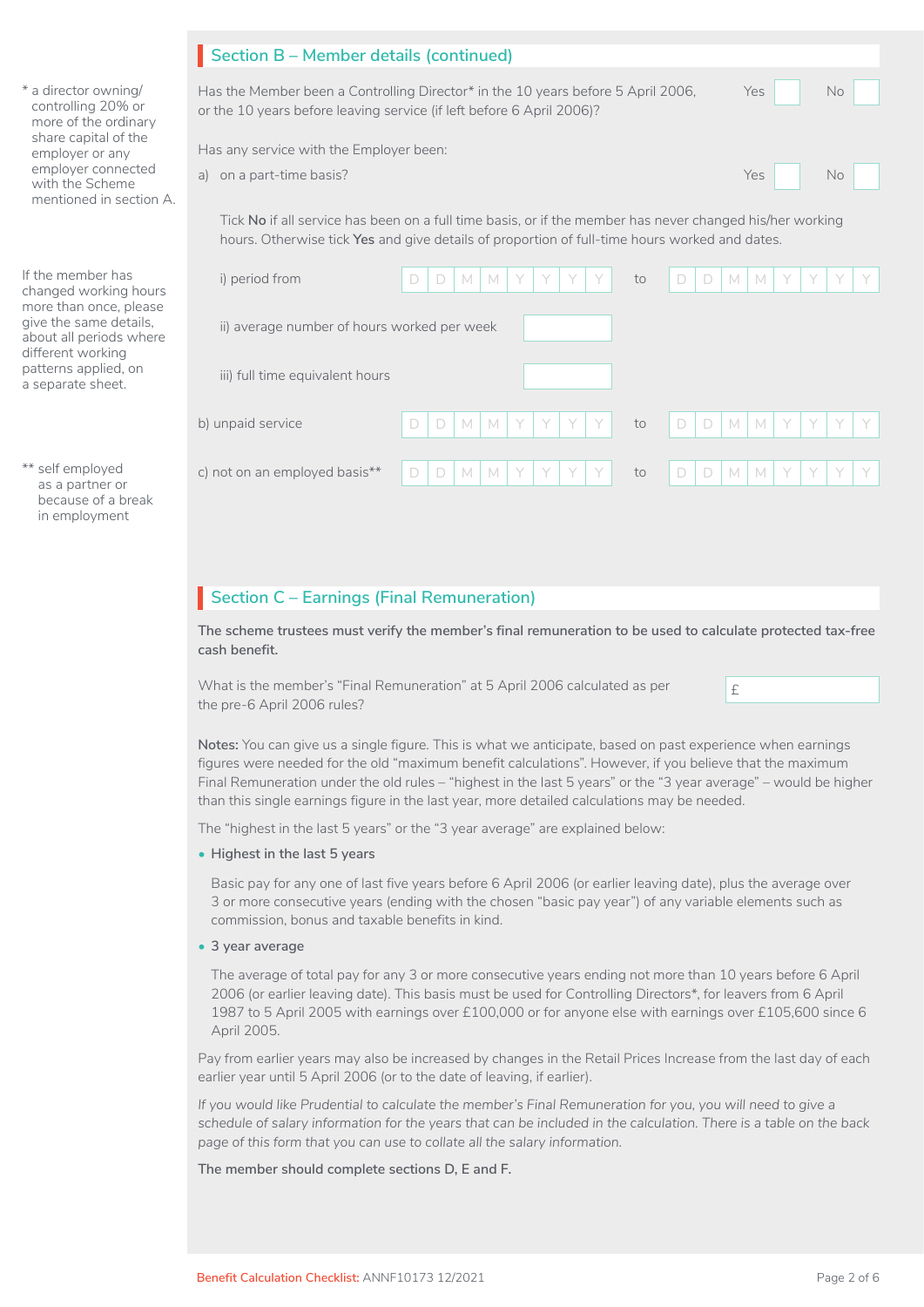#### Section D – Other pension arrangements with the employer operating the scheme<br>in Section A **in Section A**

Do you have any other pension arrangements with this employer? Yes Yes No

No **Little** 

If you answered **No**, you can ignore this section: go straight to section E.

If you answered **Yes**, and you have other benefits from another occupational scheme from the employer, or an associated employer, operating the scheme in Section A, please complete the rest of this section. For this purpose, you should include benefits that you transferred from previous employers' schemes into other schemes operated by employers involved in the scheme mentioned in Section A.

If you are a member of more than one other scheme operated from this employer, please give the same details for each scheme on a separate sheet of paper (or ask for separate forms to cover each one).

Scheme Name

Normal Pension Age

Scheme type and benefit details:

- if the scheme is a money purchase scheme, you should complete Part 1
- if the scheme is a defined benefit scheme (sometimes called a final salary scheme), you should complete Part 2
- if you have already received benefit from the scheme, you should complete PART 3.

Please show **nil** where any benefit is not provided.

**Part 1: Money Purchase Schemes Only – (including additional voluntary contributions (AVC), Free Standing AVC and "S32" buy-out contracts from the employer's previous schemes)**

| What is the value of your benefits as at 5 April 2006?                                            | £                |
|---------------------------------------------------------------------------------------------------|------------------|
| Maximum tax-free cash benefit entitlement as at 5 April 2006                                      | £                |
| <b>Part 2: Defined Benefit Schemes</b>                                                            |                  |
|                                                                                                   |                  |
| Your prospective pension calculated on 5 April 2006                                               | £                |
| Prospective amount of tax free cash benefit calculated at 5 April 2006                            | £                |
| Will you have to give up some of your prospective pension to get the tax<br>free cash?            | Yes<br><b>No</b> |
| If your tax-free cash is calculated separately, you should tick No.                               |                  |
|                                                                                                   |                  |
| Part 3: Benefits Already Paid                                                                     |                  |
| If you are already getting a pension, what is the yearly rate of your<br>pension on 5 April 2006, | £                |
| and                                                                                               |                  |
| the amount of tax-free cash benefit that you took<br>when you started your pension.               | £                |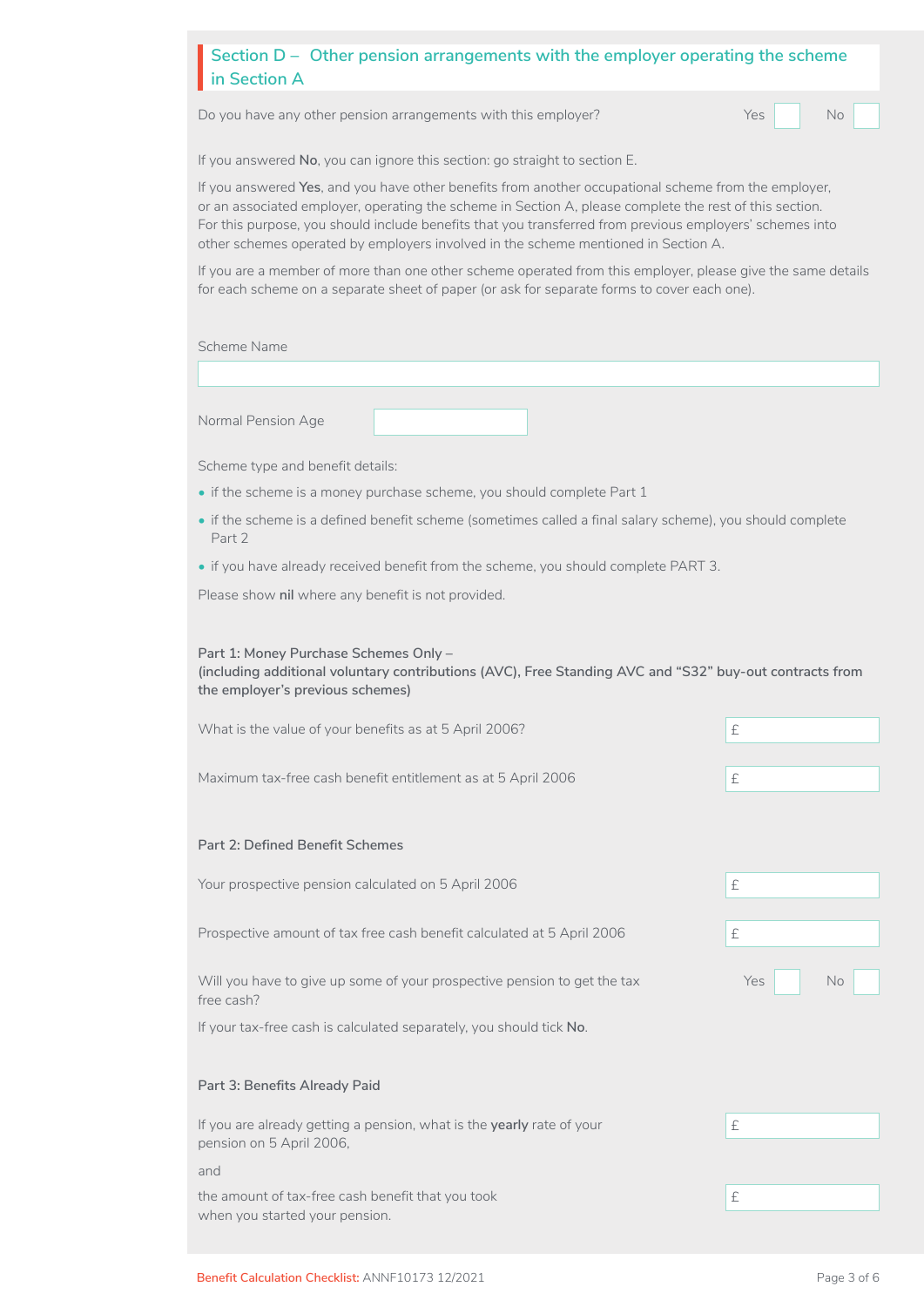\* shown on the P60 form for the 2004/05 tax year from the employer operating the scheme in section A, ratioed up to give a full year equivalent where these earnings covered only part of a tax year.

#### \*\* shown on the P60 form from the employer operating the scheme in section A.

#### **"Pre 87 Budget rules"**

apply, broadly, for someone who joined the scheme before March 1987 (ask your scheme trustees/administrator if you have any doubt about whether or not you can qualify for this simplified approach).

## **Section E – Other benefits** I

**Pension arrangements from before joining the scheme in section A**

**If you don't have any other pension arrangements, go straight to section F.**

**Even if you have other benefits, you may not need to give any information about these benefits because Government rules allow a simplified approach: other benefits from previous schemes can be ignored for many people in the calculations for their "protected tax-free cash benefit".** 

| Did you earn less than £50,000* from 6 April 2004 to 5 April 2005?                                                                      | Yes I | No |
|-----------------------------------------------------------------------------------------------------------------------------------------|-------|----|
| or<br>If you left the scheme before 6 April 2004, were your earnings** in the last<br>full tax year before you left, less than £25,000? | $Yes$ | No |
| If you answered Yes, to either of the last two questions, you can ignore the rest of this section; go straight to<br>section F.         |       |    |

If you answered **No** to either of the last two questions:

Are your benefits calculated using the "Pre 87 Budget rules"? Yes

|  | $\sqrt{0}$ |  |
|--|------------|--|
|  |            |  |

If you answered **No**, and you have other benefits, please complete the table on the next page, **but ignore column 2**.

If you answered **Yes**, and you have other benefits, please complete the table on the next page, **but ignore column 1**.

If you have benefits from any of the following from before the time that you joined the Scheme in section A, you should give the details:

- another occupational scheme from a previous employer
- a personal pension scheme, or
- a self-employed retirement annuity, or
- a Section 32 "buy out" contract.

**Note** – This excludes:

- a) arrangements where details have already been given in section D
- b) benefits which have already been transferred into this Scheme.
- c) arrangements where the only benefit received was a refund of member contributions
- d) benefits in respect of concurrent earnings from separate employment
- e) former **"rebate-only"** membership of a personal pension scheme/stakeholder scheme taken out in conjunction with pensionable employment
- f) benefits earned from personal pension/stakeholder scheme(s) while a member of an occupational pension scheme (in terms of the "concurrency regulations" that applied until 5 April 2006)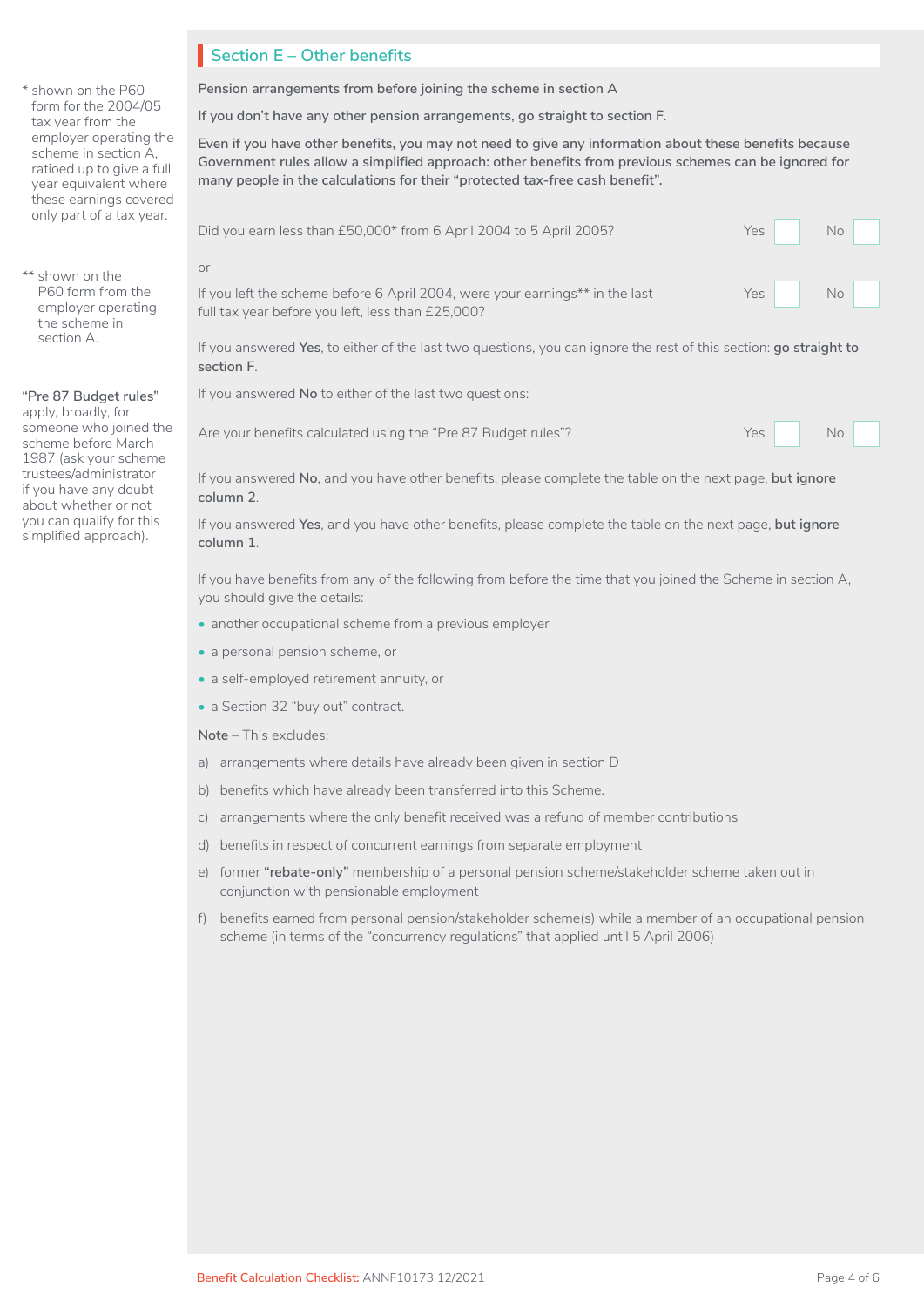## **Section E – Other benefits (continued)**

**Pension arrangements from before joining the scheme in section A**

**If you have any pensions in payment, please confirm your yearly rate of pension at 5 April 2006, and the amount of tax-free cash that you received when the pension started – in Column 1 show "pension amount and cash sum".**

| Scheme name | Service to which benefits relate |                  | Column 1          | Column <sub>2</sub><br>(pre $87$<br>Budget only) |  |  |  |
|-------------|----------------------------------|------------------|-------------------|--------------------------------------------------|--|--|--|
|             | From                             | To               | Value*<br>as at   | Tax-free cash<br>entitlement at                  |  |  |  |
|             |                                  | (Day/Month/Year) | 5 April 2006<br>£ | 5 April 2006<br>£                                |  |  |  |
|             |                                  |                  |                   |                                                  |  |  |  |
|             |                                  |                  |                   |                                                  |  |  |  |
|             |                                  |                  |                   |                                                  |  |  |  |

## **Section F – Member's declaration**

#### **How we use your personal information**

For a copy of our latest Data Protection Notice, please visit www.pru.co.uk/mydata-cp. This details how and why we use your personal information (including any sensitive personal information), who we may share it with and your rights around your personal information. Alternatively, you can request a copy to be sent to you by writing to The Data Protection Officer, Customer Service Centre, Lancing BN15 8GB.

Please note that we collect personal information from you that is necessary for us to either provide you with the product or service you've requested or to comply with statutory or contractual requirements. Unfortunately if you don't provide all of the information we require this may mean we are unable to provide our products and services to you.

I declare that, to the best of my knowledge and belief, the information in this form is true.

| Member's Signature | Date |  |  |  |               |  |
|--------------------|------|--|--|--|---------------|--|
|                    |      |  |  |  | $D D M M Y Y$ |  |
|                    |      |  |  |  |               |  |

Member's Daytime Telephone Number *(including area code)*

## **Section G – Trustees' declaration**

Please give the name I/We declare that, to the best of my/our knowledge and belief, the information in this form is true.

Please print your name and give your title Signed for and on behalf of the Trustee of the scheme *(in section A of this form)* Date D | D | M | M | Y | Y | Y | Y

Daytime Telephone Number *(including area code)*

\* If the scheme/ provider has not already given you a value as at 5 April 2006, you will have to ask them to confirm the figure as soon as possible so that your maximum protected tax-free cash figure can be verified.

We will ring only if we need to get clarification of any details given in this form.

and contact number for someone authorised to discuss details in this form on behalf of the scheme trustees. We will ring only if we need to get clarification of any details given in this form.